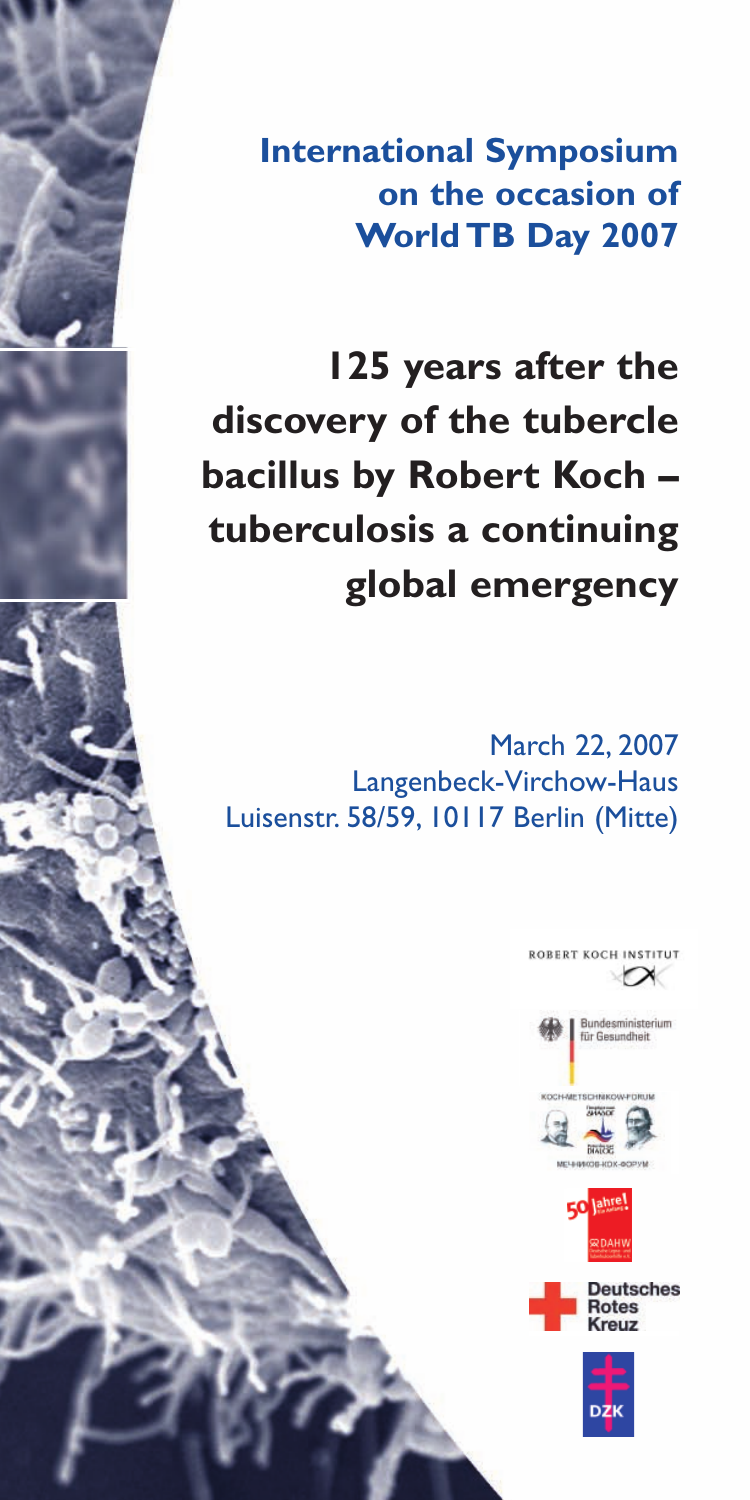

In 1882, Robert Koch identified the tubercle bacillus as the aetiologic agent of tuberculosis and presented his results in the famous talk "Über Tuberkulose" on March 24. Today,125 years later, tuberculosis is still an undefeated global epidemic causing unresolved medical, social and socioeconomic problems.The co-infection with HIV and the emergence of multi- and extensively drug-resistant strains of *Mycobacterium tuberculosis* are the greatest challenges to the control of this disease.

In the light of the 125th anniversary of Robert Koch's discovery,leading experts and decision makers in tuberculosis control gather on the occasion of the World Tuberculosis Day to discuss the current situation and novel strategies to fight tuberculosis as well as current research developments.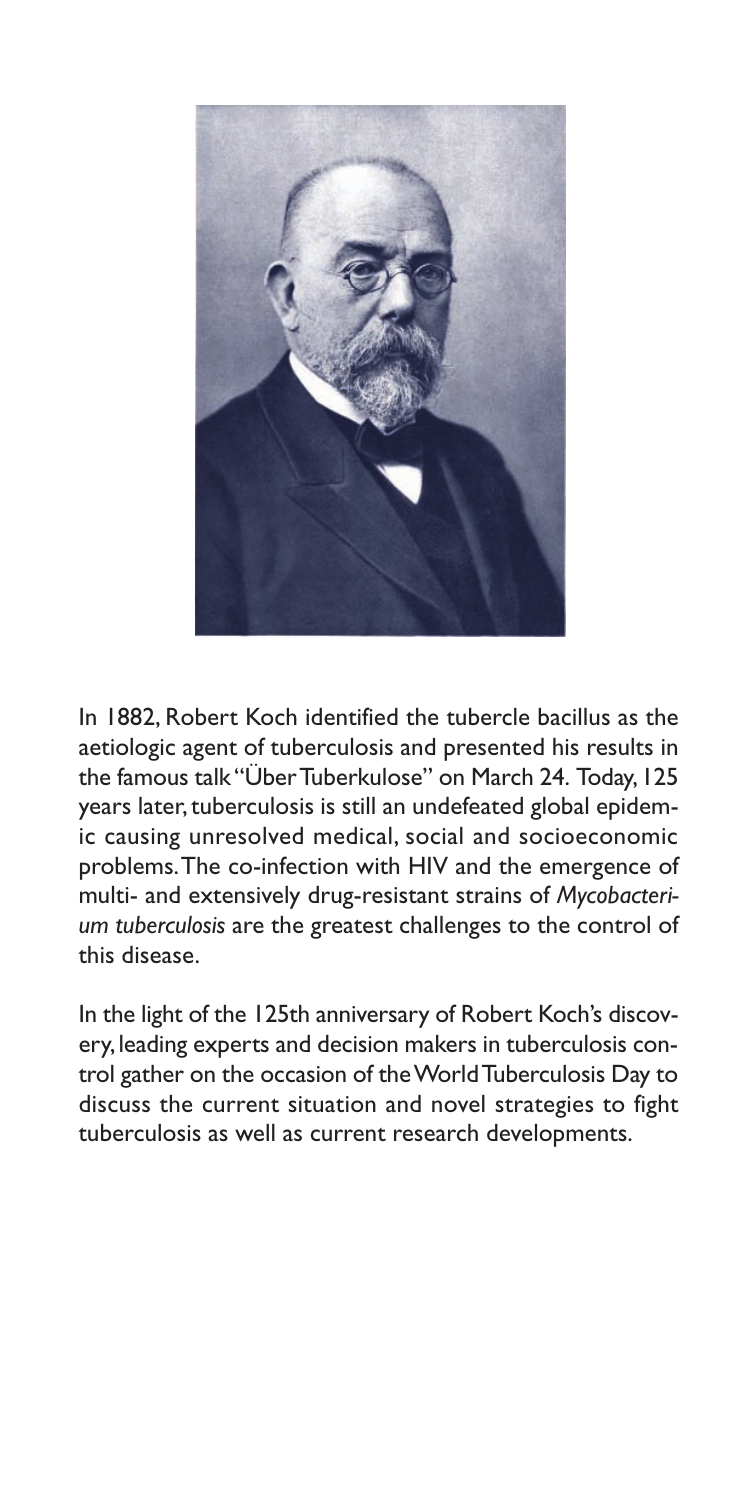10.00 am **Opening and Welcoming Addresses**

> Robert Loddenkemper German Central Committee against Tuberculosis/ Stop TB Partnership for Europe & Central Asia

Reinhard Burger Robert Koch Institute, Berlin,Vice-President

Ulla Schmidt Minister of Health, Berlin

Karin Kortmann Ministry of Economic Cooperation and Development, Berlin, Parliamentary State Secretary

Gudjón Magnússon WHO Regional Office for Europe, Director

Andreas Crusius German Medical Association, Berlin,Vice-President

Rudolf Seiters German Red Cross, Berlin, President

Behrend Behrends Charité, Medical University, Berlin, Clinic Director

Helmut Hahn Berlin Medical Society

### 11.00 am

## **Introductory Lecture**

*Historical development of tuberculosis since Robert Koch's discovery of the tubercle bacillus*  John F. Murray, Paris/San Francisco

### 11.30 am

## **Session 1 Global Problems in Tuberculosis Control**

Chairs: Robert Loddenkemper, Reinhard Burger

*The tuberculosis situation worldwide and the global plan to stop TB*  Dermot Maher World Health Organisation, Geneva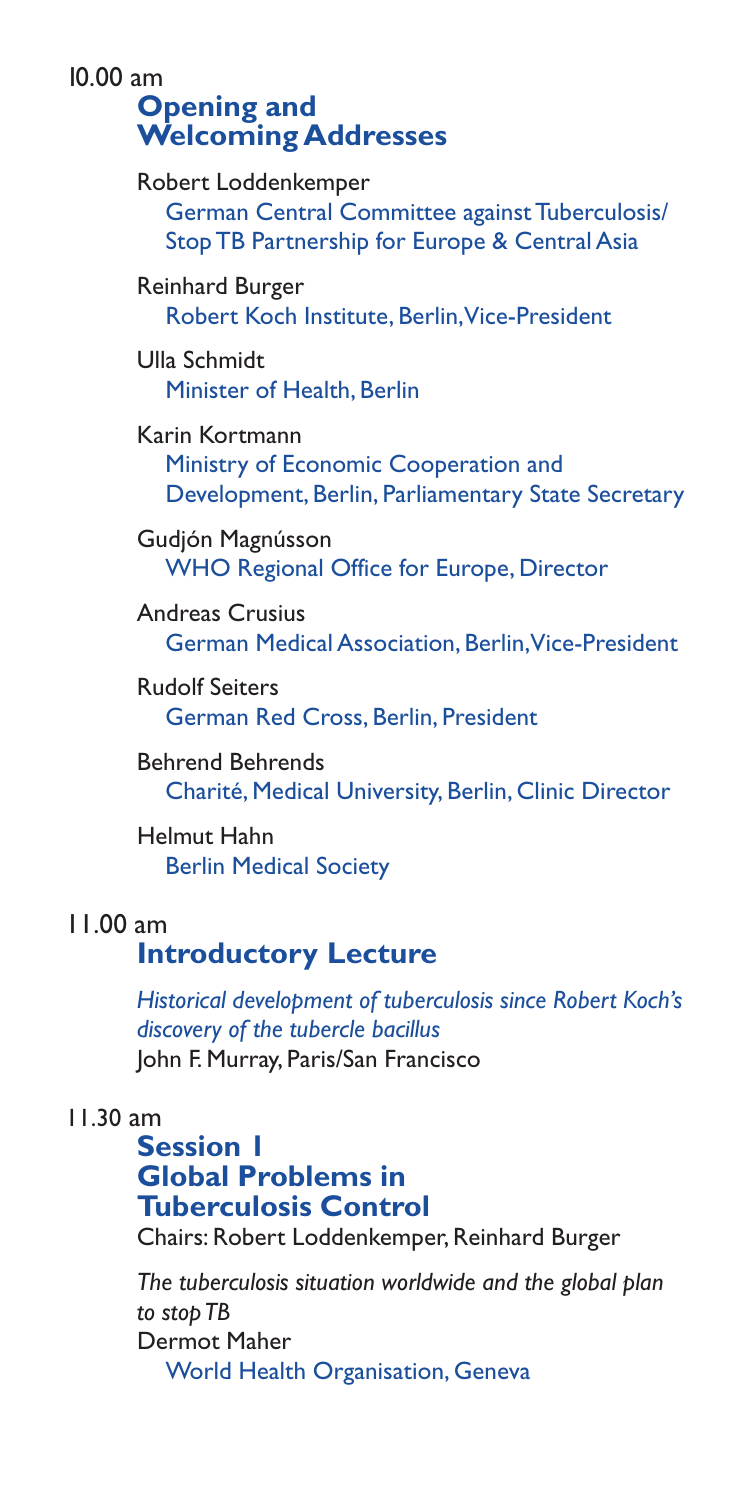*TB/HIV: why can´t we do more, faster?*  Paul Nunn World Health Organisation, Geneva

*Increasing resistance rates worldwide and the special threat by MDR and XDR tuberculosis*  Sabine Rüsch-Gerdes National Centre for Mycobacteria, Borstel

## 12.30 pm **Lunch break**

### 2.00 pm

# **Session 2 Tuberculosis in Europe and Germany**

Chairs: Richard Zaleskis,Walter Haas

*Historical lecture on tuberculosis and fine arts*  Timo Ulrichs German Federal Ministry of Health Koch-Metchnikov-Forum, Berlin

*Tuberculosis in Europe and the emergency situation in Eastern Europe and Central Asia*  Richard Zaleskis World Health Organisation Europe Region,Copenhagen

*Present TB-Situation in Germany and the impact of migration*  Bonita Brodhun Robert Koch Institute, Berlin

*Risk factors for tuberculosis and shortcomings in TB control in Germany*  Roland Diel German Central Committee against Tuberculosis,

Berlin/Hamburg

*Tuberculosis from a German patient´s perspective* Christoph Wöhrle Berlin

*TB Control in Russian hospitals: Russian-German collaborative TB Projects* George A. Kosmiadi

Central Tuberculosis Research Institute, Moscow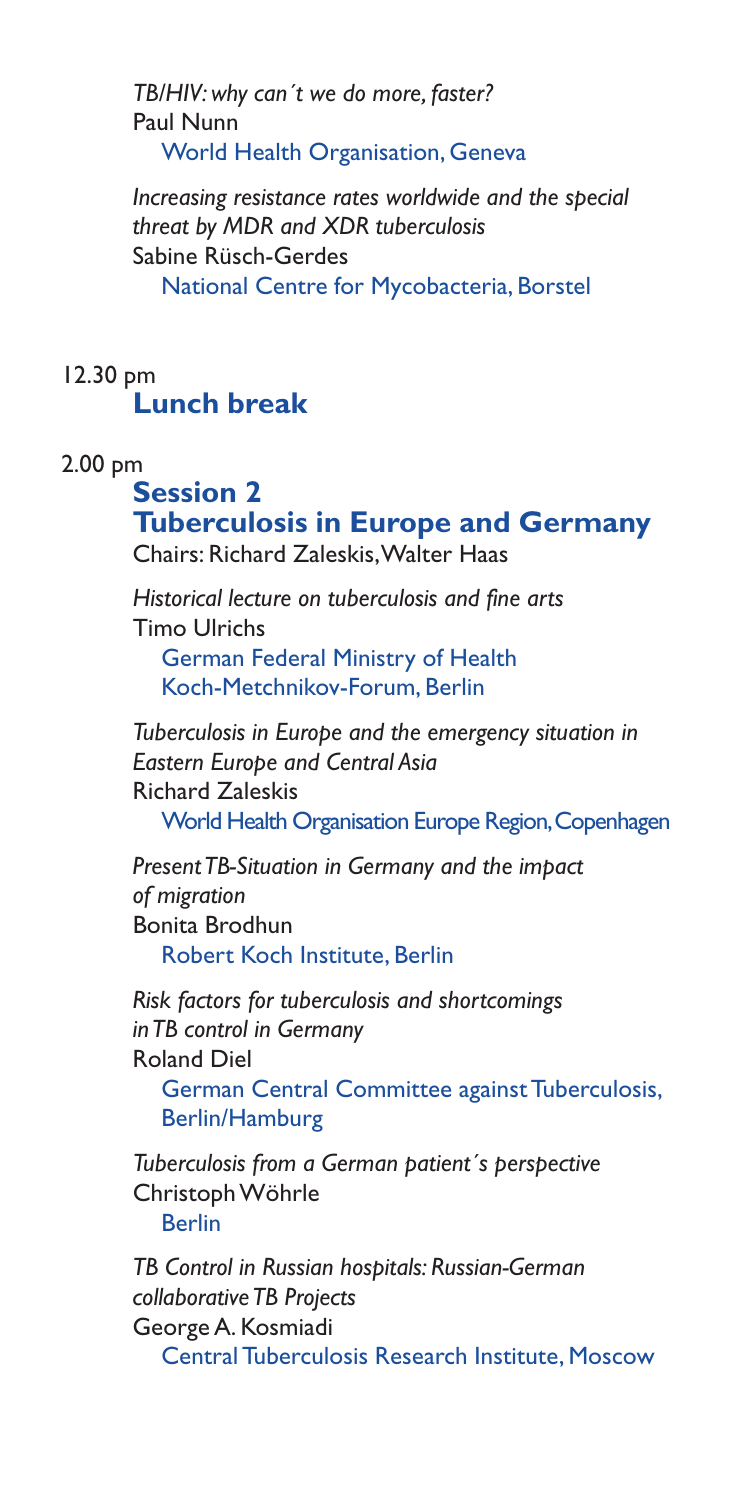*Problems in TB control Programme in Ukraine*  Ivan I. Usichenko Ukrainian Red Cross, Kiev *Cooperation and TB Control in Central Asia and in the Caucasus*  Peter Reff Kreditanstalt für Wiederaufbau (KfW), Frankfurt/Main

4.15 pm **Coffee break** 

4.45 pm

### **Session 3 New Developments in Tuberculosis Research** Chairs:Timo Ulrichs, Paul Nunn

*Historical lecture on tuberculosis and music*  Nikolaus Konietzko Essen

*Advances in new TB diagnostics*  Rick O´Brien Foundation for Innovative New Diagnostics (FIND), Geneva

*New drugs in the pipeline?* Christo von Niekerk TB Alliance, Cape Town

*Development of new TB vaccines Steve Reece and Stefan H.E . Kaufmann* Max Planck Institute for Infection Biology, Berlin

*Research and re-tooling: WHO's role* Dermot Maher World Health Organisation, Geneva

*German engagement in international TB control*  Robert Loddenkemper German Central Committee against Tuberculosis, Berlin

6.45 pm **End**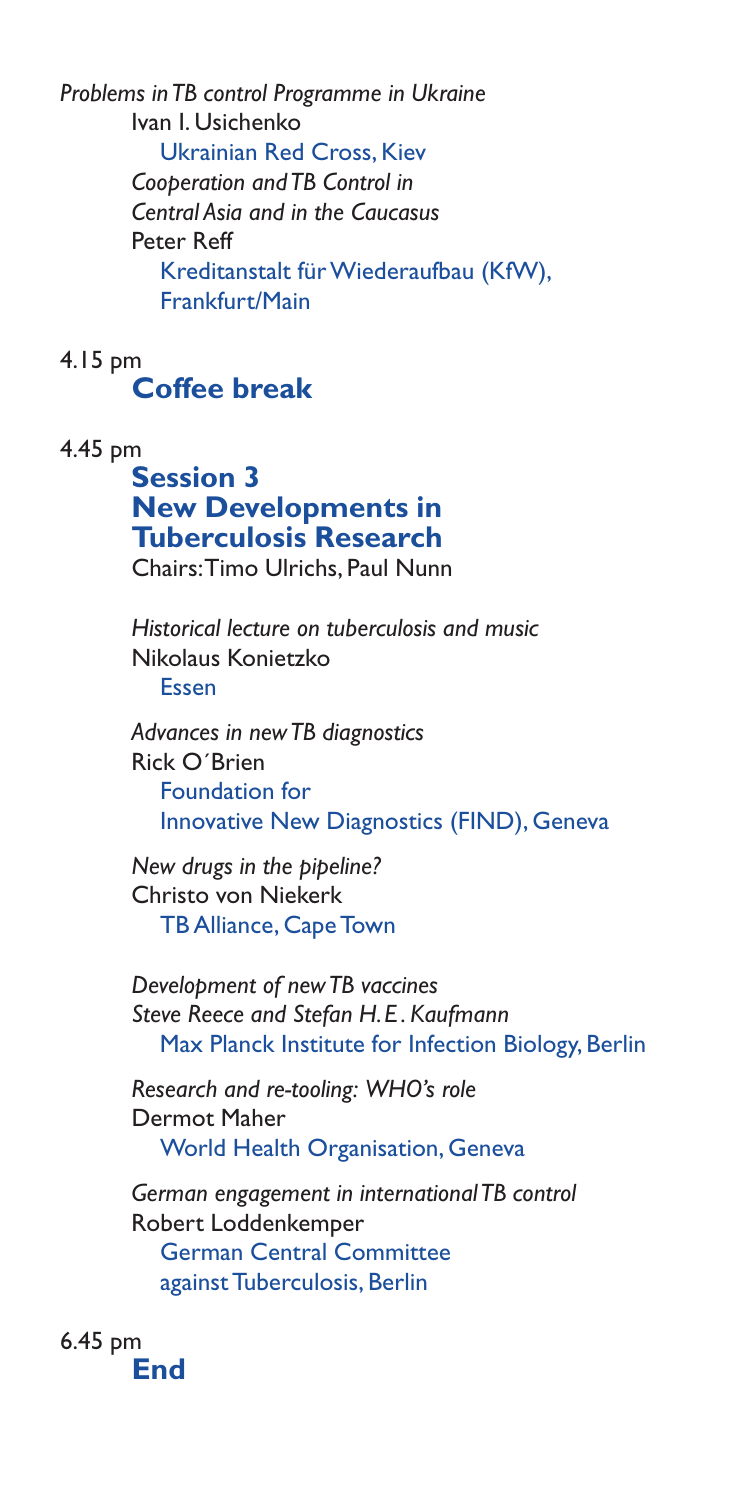### **Organising Committee**

Robert Loddenkemper German Central Committee against Tuberculosis (DZK), Berlin Stop TB Partnership for Europe & Central Asia

Timo Ulrichs German Federal Ministry of Health Koch-Metchnikov-Forum (KMF), Berlin

Bonita Brodhun Robert Koch Institute (RKI), Berlin

Walter Haas Robert Koch Institute (RKI), Berlin

Barbara Oberhauser German Leprosy and TB Relief Association (DAHW),Würzburg

Renate Vacker German Leprosy and TB Relief Association (DAHW),Würzburg

Christiane Haas German Red Cross (DRK), Berlin

### **Chairpersons**

Reinhard Burger (RKI) Walter Haas (RKI) Robert Loddenkemper (DZK) Paul Nunn (WHO) Timo Ulrichs (BMG, KMF) Richard Zaleskis (WHO)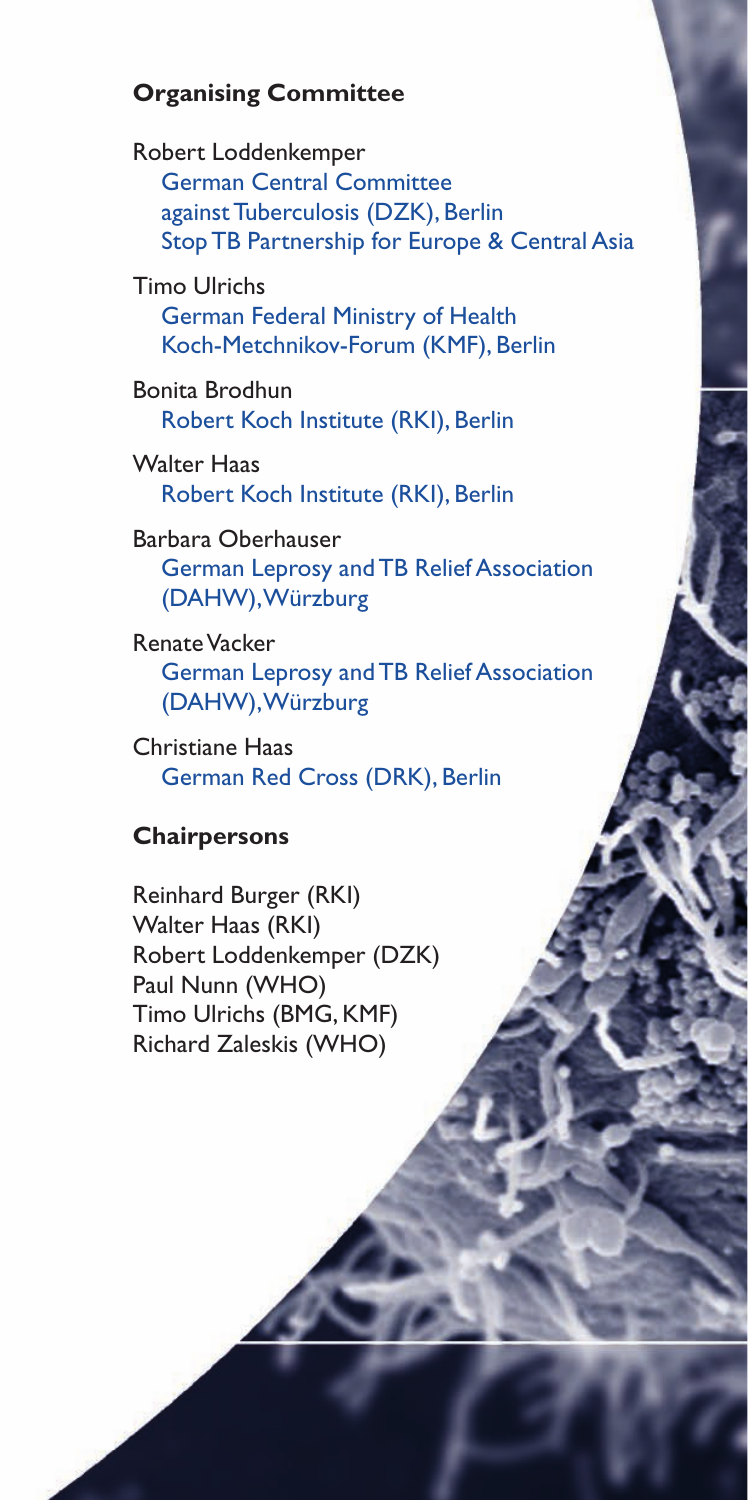### **Supporting Institutions/Organisations**

- Ministry of Health (BMG, Berlin/Germany)
- Ministry of Economic Cooperation and Development (BMZ, Bonn/Germany)
- German Central Committee against Tuberculosis (DZK, Berlin/Germany)
- Robert Koch Institute (RKI, Berlin/Germany)
- German Red Cross (DRK, Headquarters Berlin/Germany)
- German Leprosy and TB Relief Association (DAHW,Würzburg/Germany)
- Koch-Metchnikov-Forum (KMF, Berlin/Germany)
- National Reference Centre for Mycobacteria (NRZ, Borstel/Germany)
- Max Planck Institute for Infection Biology (MPI-IB, Berlin/Germany)
- Kreditanstalt für Wiederaufbau (KfW, Frankfurt/Germany)
- Charité Medical University (Berlin/Germany)
- German Medical Association (DÄK, Berlin/Germany)
- Berlin Medical Society (Berlin/Germany)
- Deutsche Gesellschaft für Technische Zusammenarbeit (GTZ, Eschborn/Germany)
- Kuratorium Tuberculosis in the World (Munich/Germany)
- Association of German development non-governmental organisations (VENRO, Bonn/Germany)
- ●World Health Organisation (WHO, Geneva/Switzerland)
- ●World Health Organisation European Region (WHO, Copenhagen/Denmark)
- Global Stop TB Partnership (Geneva/Switzerland)
- Stop TB Partnership for Europe & Central Asia (Geneva/Switzerland)
- European Centre for Disease Prevention and Control (ECDC, Stockholm/Sweden)
- International Federation of Red Cross and Red Crescent Societies (Geneva/Switzerland)
- International Union Against Tuberculosis and Lung Disease (IUATLD, Paris/France)
- European Respiratory Society (Lausanne/Switzerland)
- Friends of Global Fund Europe (AMF, Paris/France)
- Standing Committee of European Doctors (Brussels/Belgium)
- ●World Medical Association (Geneva/Switzerland)
- International Council of Nurses (Geneva/Switzerland)

#### **Our thanks for financial support are owed to:**

- Global Stop TB Partnership
- Becton-Dickinson Diagnostics
- Hain Diagnostics